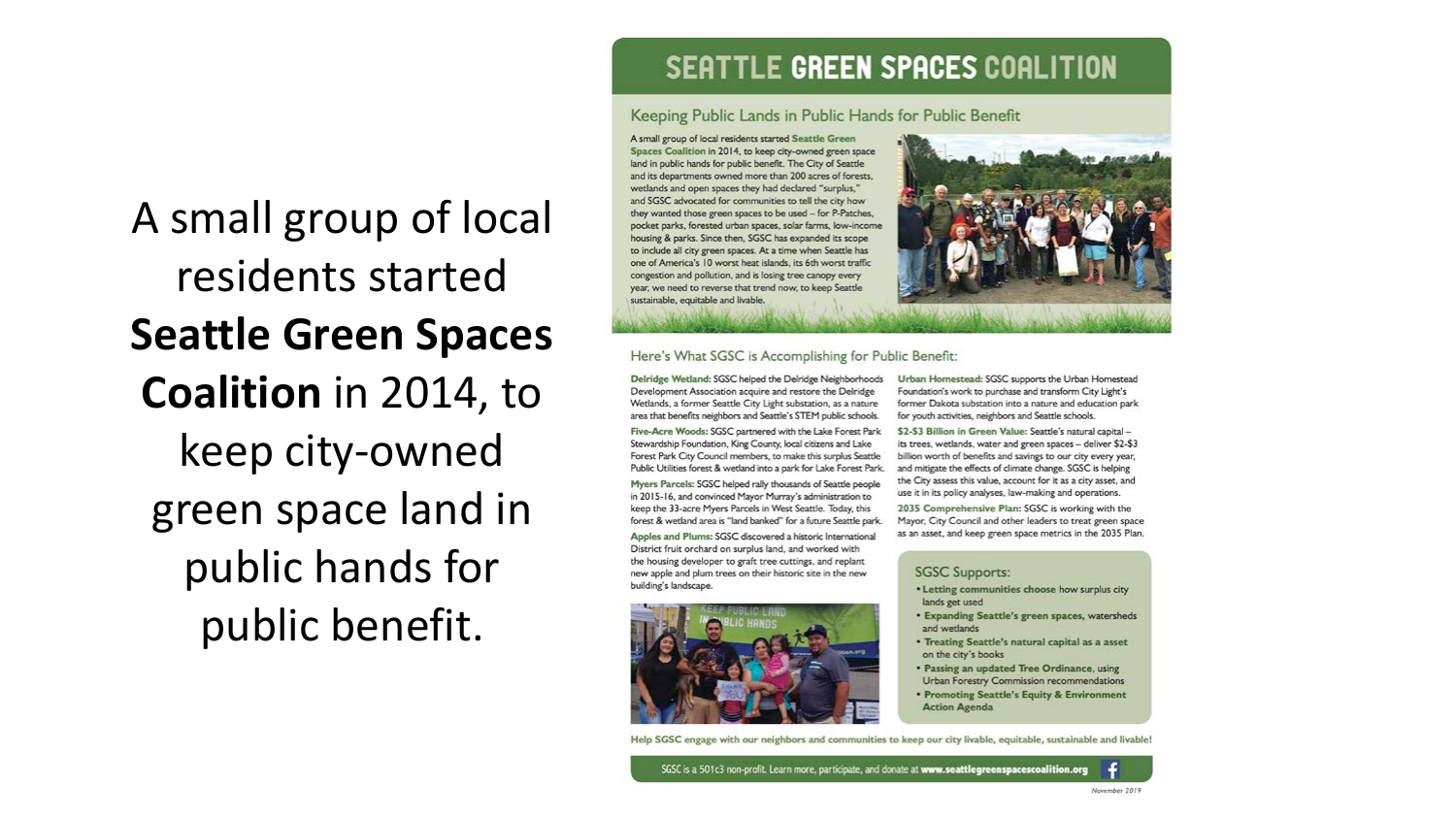## Seattle 2017 Surplus–Excess Property List – F.A.S. Department

|                | PS.<br>峰<br>н<br>m<br><b>SED</b><br>$\infty$                                                             |                                                                                                          |                                                                                                       | f(x)                                             | F<br>畾<br>$\odot$<br>$100% -$                                                                      |                                                                  |                                                     | Q- substation            |             | $\odot$ + $\triangleright$ |       |
|----------------|----------------------------------------------------------------------------------------------------------|----------------------------------------------------------------------------------------------------------|-------------------------------------------------------------------------------------------------------|--------------------------------------------------|----------------------------------------------------------------------------------------------------|------------------------------------------------------------------|-----------------------------------------------------|--------------------------|-------------|----------------------------|-------|
| $\overline{A}$ | <b>Tables</b><br>A Home<br>Layout                                                                        | Charts<br>SmartArt                                                                                       | <b>Formulas</b>                                                                                       | Data                                             | Review                                                                                             |                                                                  |                                                     |                          |             |                            | へ 章 - |
|                | Edit<br>Font                                                                                             |                                                                                                          |                                                                                                       | Alignment                                        |                                                                                                    | Number                                                           | Format                                              | Cells                    |             | <b>Themes</b>              |       |
|                | $\mathbf{F}$<br>$-11$<br>Fill<br>Calibri<br>B<br>$\cup$<br>$\Box$<br>$\overline{I}$<br>Clear $\tau$<br>İ | $\mathbf{v}$<br>$A^{\star}$ $A^{\star}$<br>$\left  \rightarrow \right $ + $\left  \rightarrow \right $ + | $\frac{1}{1000}$<br>$\frac{1}{\sqrt{1-\frac{1}{2}}}\left( \frac{1}{\sqrt{1-\frac{1}{2}}}\right) ^{2}$ | abc<br>$\frac{1}{2}$<br>$\frac{1}{2}$<br>$F = 2$ | General<br>$\Box$ Wrap Text $\sim$<br>$\frac{0}{0}$<br>42<br>$\vert \mathbf{v} \vert$<br>Merge $=$ | ⊞≦≶<br>5.000<br>$\frac{6.0}{00}$<br>Conditional<br>$\rightarrow$ | Normal<br>$\bigcirc$<br>EE<br><b>Bad</b>            | $\bullet$<br>ш<br>33     | Aa<br>88088 | oo.                        |       |
|                | Paste                                                                                                    | <b>Morgan Street Substation</b>                                                                          |                                                                                                       |                                                  |                                                                                                    | Formatting                                                       | <b>Insert</b>                                       | Delete<br>Format         |             | Themes Aa                  |       |
| B <sub>i</sub> | E173<br>$\div$ $\circ$<br>$\circ$<br>$\epsilon$<br>$f\mathbf{x}$                                         |                                                                                                          |                                                                                                       |                                                  |                                                                                                    | $\overline{\phantom{a}}$                                         |                                                     |                          |             |                            |       |
|                | $\mathbf{A}$<br>Neighborhood                                                                             | $\mathbf{B}$<br><b>Dept</b>                                                                              | Dept PMA ID                                                                                           | $\overline{D}$<br><b>PMA Number</b>              | <b>PMA Name</b>                                                                                    | <b>PMA Address</b>                                               | $\overline{G}$<br>H<br>PMA Land SqFt URR PMA STAT C | <b>CPA TYPE</b>          |             | $\kappa$                   | $L =$ |
|                | <b>Ballard</b><br>$\overline{z}$                                                                         | <b>SCL</b>                                                                                               |                                                                                                       |                                                  | 519 Loval Heights Substation Site                                                                  | 7750 28th Ave NW                                                 | 8152 X                                              | <b>NDS</b>               |             |                            |       |
|                | <b>Ballard</b><br>₹                                                                                      | SCL                                                                                                      |                                                                                                       |                                                  | 560 Sunset Substation Site                                                                         | 3209 NW 65th St                                                  | 6298 X                                              | <b>NDS</b>               |             |                            |       |
|                | <b>Ballard</b><br>$\Delta$                                                                               | <b>SCL</b>                                                                                               |                                                                                                       |                                                  | 570 Monroe Substation Site                                                                         | 1405 NW 65th St                                                  | 4036 X                                              | <b>NDS</b>               |             |                            |       |
|                | <b>Ballard</b><br>$\overline{\phantom{a}}$                                                               | <b>SCL</b>                                                                                               |                                                                                                       |                                                  | 676 North Beach Substation Site                                                                    | 9407 19th Ave NW                                                 | 6585 X                                              | <b>NDS</b>               |             |                            |       |
|                | <b>Ballard</b><br>6                                                                                      | <b>SCL</b>                                                                                               |                                                                                                       |                                                  | <b>3893 Ballard Substation Site</b>                                                                | 6730 24th Ave NW                                                 | 5139 X                                              | <b>NDS</b>               |             |                            |       |
| w              | <b>Ballard</b>                                                                                           | <b>SDOT</b>                                                                                              |                                                                                                       |                                                  | 3750 Excess R/W at Seaview Ave NW                                                                  | 5980 Seaview Ave NW                                              | 19118 X                                             | <b>NDS</b>               |             |                            |       |
|                | Ballard<br>R                                                                                             | <b>SDOT</b>                                                                                              | <b>BRIGHT ST</b>                                                                                      |                                                  | 4373 Bright St Parcel- Former BNRR R/W                                                             | NW Bright St & Leary Way NW                                      | 6717 X                                              | <b>NDS</b>               |             |                            |       |
|                | <b>Ballard</b><br>$\overline{Q}$                                                                         | <b>SDOT</b>                                                                                              | <b>BNRR SPUR</b>                                                                                      |                                                  | 4375 Dallaru Terminal Kall Koau Parcels on<br><b>Deal Date</b>                                     | <b>Various Locations</b>                                         | 214244 X                                            | <b>NDS</b>               |             |                            |       |
|                | Central<br>10                                                                                            | FAS                                                                                                      | V00071                                                                                                |                                                  | 71 Snippet at 1398 MLK Jr Way S                                                                    | 1398 Martin Luther King Jr Way S                                 | 634 X                                               | <b>NDS</b>               |             |                            |       |
|                | <b>Central</b><br>11                                                                                     | FAS                                                                                                      | A50106                                                                                                |                                                  | 110 Old Fire Station 6- SPD                                                                        | 101 23rd Ave S                                                   | 19604 X                                             | <b>NDS</b>               |             |                            |       |
|                | Central<br>12                                                                                            | FAS                                                                                                      | V01591                                                                                                |                                                  | 1591 Snippet at 915 24th Ave                                                                       | 915 24th Ave                                                     | 81 X                                                | <b>NDS</b>               |             |                            |       |
|                | <b>Central</b><br>13                                                                                     | FAS                                                                                                      | V01592                                                                                                |                                                  | 1592 Snippet at 3798 E Jefferson St                                                                | 3798 E Jefferson St                                              | 75 X                                                | <b>NDS</b>               |             |                            |       |
|                | Central<br>14                                                                                            | FAS                                                                                                      | A5V015, V01594                                                                                        |                                                  | 1594 Yakima Ave S Property                                                                         | 1310 Yakima Ave S                                                | 16476 X                                             | <b>NDS</b>               |             |                            |       |
|                | <b>Central</b><br>15                                                                                     | FAS                                                                                                      | A50495, A50494                                                                                        |                                                  | 1600 Parcel at 1323 29th Ave S                                                                     | 1323 29th Ave S                                                  | 3300 X                                              | <b>NDS</b>               |             |                            |       |
|                | Central<br>16                                                                                            | FAS                                                                                                      | V04327                                                                                                |                                                  | 4327 Snippet at 138 MLK Jr Way                                                                     | 138 Martin Luther King Jr Way                                    | 1128 X                                              | <b>NDS</b>               |             |                            |       |
|                | Central<br>17                                                                                            | FAS                                                                                                      | V04328                                                                                                |                                                  | 4328 Snippet at 146 MLK Jr Way                                                                     | 146 Martin Luther King Jr Way                                    | 1128 X                                              | <b>NDS</b>               |             |                            |       |
|                | <b>Central</b><br>18                                                                                     | FAS                                                                                                      | V04329                                                                                                |                                                  | 4329 Snippet at 116 MLK Jr Way                                                                     | 116 Martin Luther King Jr Way                                    | 1128 X                                              | <b>NDS</b>               |             |                            |       |
|                | <b>Central</b><br>19                                                                                     | FAS                                                                                                      | V04330,A5V005?                                                                                        |                                                  | 4330 Parcel at 100 MLK Jr Way S                                                                    | 100 Martin Luther King Jr Way                                    | 4063 X                                              | <b>NDS</b>               |             |                            |       |
|                | <b>Central</b><br>20                                                                                     | FAS                                                                                                      | V04331                                                                                                |                                                  | 4331 Snippet at 102 MLK Jr Way S                                                                   | 102 Martin Luther King Jr Way S                                  | 2947 X                                              | <b>NDS</b>               |             |                            |       |
|                | Central<br>21                                                                                            | FAS                                                                                                      | V04332                                                                                                |                                                  | 4332 Snippet at 2715 E Yesler Way                                                                  | 2715 E Yesler Way                                                | 1400 X                                              | <b>NDS</b>               |             |                            |       |
|                | Central<br>22                                                                                            | FAS                                                                                                      | V04334                                                                                                |                                                  | 4334 Snippet at 2716 S Washington St                                                               | 2716 S Washington St                                             | 451 X                                               | <b>NDS</b>               |             |                            |       |
| Ď              | 23<br>Central                                                                                            | FAS                                                                                                      | A50491                                                                                                |                                                  | 4335 Parcel at 2710 S Main St                                                                      | 2710 S Main St                                                   | 2128 X                                              | <b>NDS</b>               |             |                            |       |
|                | <b>Delridge Neighborhoods</b><br>24<br><b>Delridge Neighborhoods</b>                                     | FAS<br>FAS                                                                                               | V00082<br>V01626                                                                                      |                                                  | 82 Parcel at 2298 Sylvan Way SW<br>1626 Snippet at 5655 31st Ave SW                                | 2298 Sylvan Way SW<br>5655 31st Ave SW                           | 3168 X<br>1150 X                                    | <b>NDS</b><br><b>NDS</b> |             |                            |       |
|                | 25<br><b>Delridge Neighborhoods</b>                                                                      | FAS                                                                                                      | V01648                                                                                                |                                                  | 1648 Parcel at 7328 16th Ave SW                                                                    | 7328 16th Ave SW                                                 | 21977 X                                             | <b>NDS</b>               |             |                            |       |
|                | 26<br><b>Delridge Neighborhoods</b><br>27                                                                | FAS                                                                                                      | V01649                                                                                                |                                                  | 1649 SW Webster and Dumar Property                                                                 | 1799 SW Webster St                                               | 8207 X                                              | <b>NDS</b>               |             |                            |       |
|                | Delridge Neighborhoods<br>28                                                                             | FAS                                                                                                      | V04540                                                                                                |                                                  | 4540 Myers Way Parcel B                                                                            | 9501 Myers Way S                                                 | 711204 X                                            | <b>NDS</b>               |             |                            |       |
|                | <b>Delridge Neighborhoods</b><br>29                                                                      | FAS                                                                                                      | V04541                                                                                                |                                                  | 4541 Myers Way Parcel C                                                                            | 9701 Myers Way S                                                 | 453228 X                                            | <b>NDS</b>               |             |                            |       |
|                | <b>Delridge Neighborhoods</b><br>30                                                                      | FAS                                                                                                      | V04542                                                                                                |                                                  | 4542 Myers Way Parcel D                                                                            | 9600 Myers Way S                                                 | 296507 X                                            | <b>NDS</b>               |             |                            |       |
|                | <b>Delridge Neighborhoods</b><br>31                                                                      | <b>SCL</b>                                                                                               |                                                                                                       |                                                  | 677 Arbor Heights Substation Site                                                                  | 9450 34th Ave SW                                                 | 13402 X                                             | <b>NDS</b>               |             |                            |       |
|                | <b>Delridge Neighborhoods</b><br>32                                                                      | <b>SDOT</b>                                                                                              |                                                                                                       |                                                  | 3794 Parcel at 7015 18th Ave SW                                                                    | 7015 18th Ave SW                                                 | 19284 X                                             | <b>NDS</b>               |             |                            |       |
|                | <b>Delridge Neighborhoods</b><br>33                                                                      | <b>SDOT</b>                                                                                              |                                                                                                       |                                                  | 3795 Parcel at 7045 18th Ave SW                                                                    | 7045 18th Ave SW                                                 | 11146 X                                             | <b>NDS</b>               |             |                            |       |
| хc             | <b>Delridge Neighborhoods</b><br>34                                                                      | <b>SDOT</b>                                                                                              |                                                                                                       |                                                  | 3796 Parcel at 1898 SW Orchard St                                                                  | 1898 SW Orchard St                                               | 60736 X                                             | <b>NDS</b>               |             |                            |       |
|                | <b>Delridge Neighborhoods</b><br>35                                                                      | <b>SDOT</b>                                                                                              |                                                                                                       |                                                  | 3797 Parcel at 1999 SW Orchard St                                                                  | 1999 SW Orchard St                                               | 32368 X                                             | <b>NDS</b>               |             |                            |       |
|                | <b>Delridge Neighborhoods</b><br>36                                                                      | <b>SDOT</b>                                                                                              |                                                                                                       |                                                  | 3798 Parcel at 7398 Delridge Wy SW                                                                 | 7398 Delridge Way SW                                             | 16088 X                                             | <b>NDS</b>               |             |                            |       |
|                | because an extra construction                                                                            | $-$                                                                                                      |                                                                                                       |                                                  | STORE CULTURAL CONTRACT MULTING CORPORATION AND CHARGE                                             |                                                                  | <b>BAROLL</b>                                       | <b>STATISTICS</b>        |             |                            |       |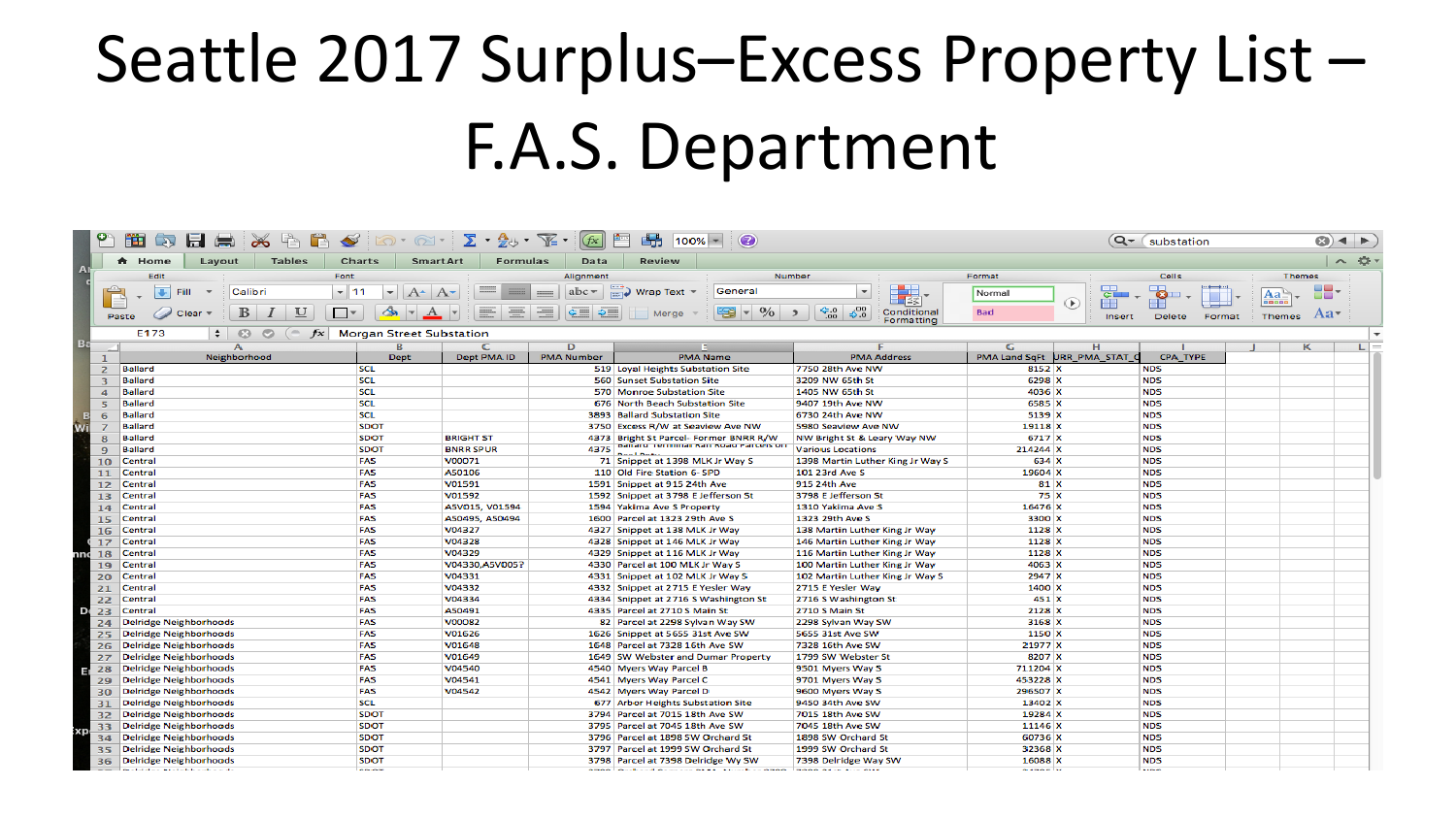## **SEPARATE, "INSIGNIFICANT" PARCELS ADD UP TO AGGREGATE NATURAL CAPITAL VALUE**

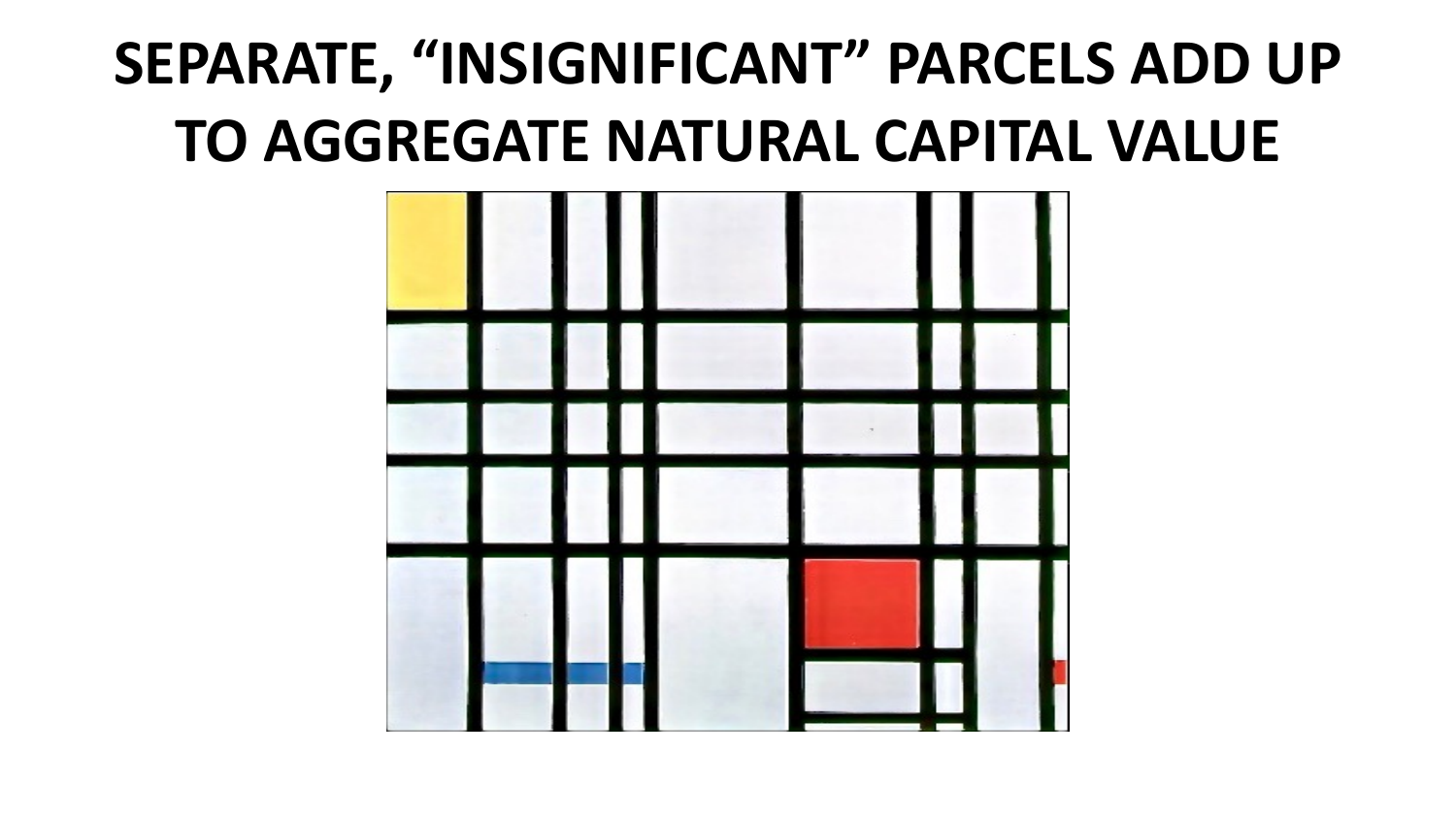## SGSC Accomplishments since 2014: 40 acres retained, natural capital valued

**Delridge Wetland:** helped Delridge Neighborhoods Development Association acquire and transform surplus Seattle City Light substation into Delridge Wetlands nature area, for neighbors & Seattle schools. **Five-Acre Woods:** partnered with Lake Forest Park Stewardship Foundation, King County, local citizens & Lake Forest Park City Council to convert surplus Seattle Public Utilities forest & wetland into parkland **Myers Parcels:** helped rally thousands of Seattleites & organizations to convince Murray administration to keep the 33-acre Myers Parcels forest & wetland in West Seattle as land bank for future Seattle park. **Apples & Plums:** discovered historic International District fruit orchard on surplus FAS land, worked with housing developer to graft tree cuttings, & replant fresh apple & plum trees in new building's landscape. **\$2-\$3 Billion in Green Value:** led advocacy with Seattle electeds & dozens of organizations for Seattle to value its natural capital as a book asset. Council allocated \$35,000 in 2020 budget to start the process. **2035 Comprehensive Plan:** SGSC is working with Mayor, City Council & other leaders to treat green space as an asset in the 2035 Plan, keep green space metrics, and use them in policy analyses, law-making and operations.

**Urban Homestead:** SGSC supports the Urban Homestead Foundation's work to purchase and transform City Light's surplus Dakota substation into a nature and education park for neighbors and Seattle schools.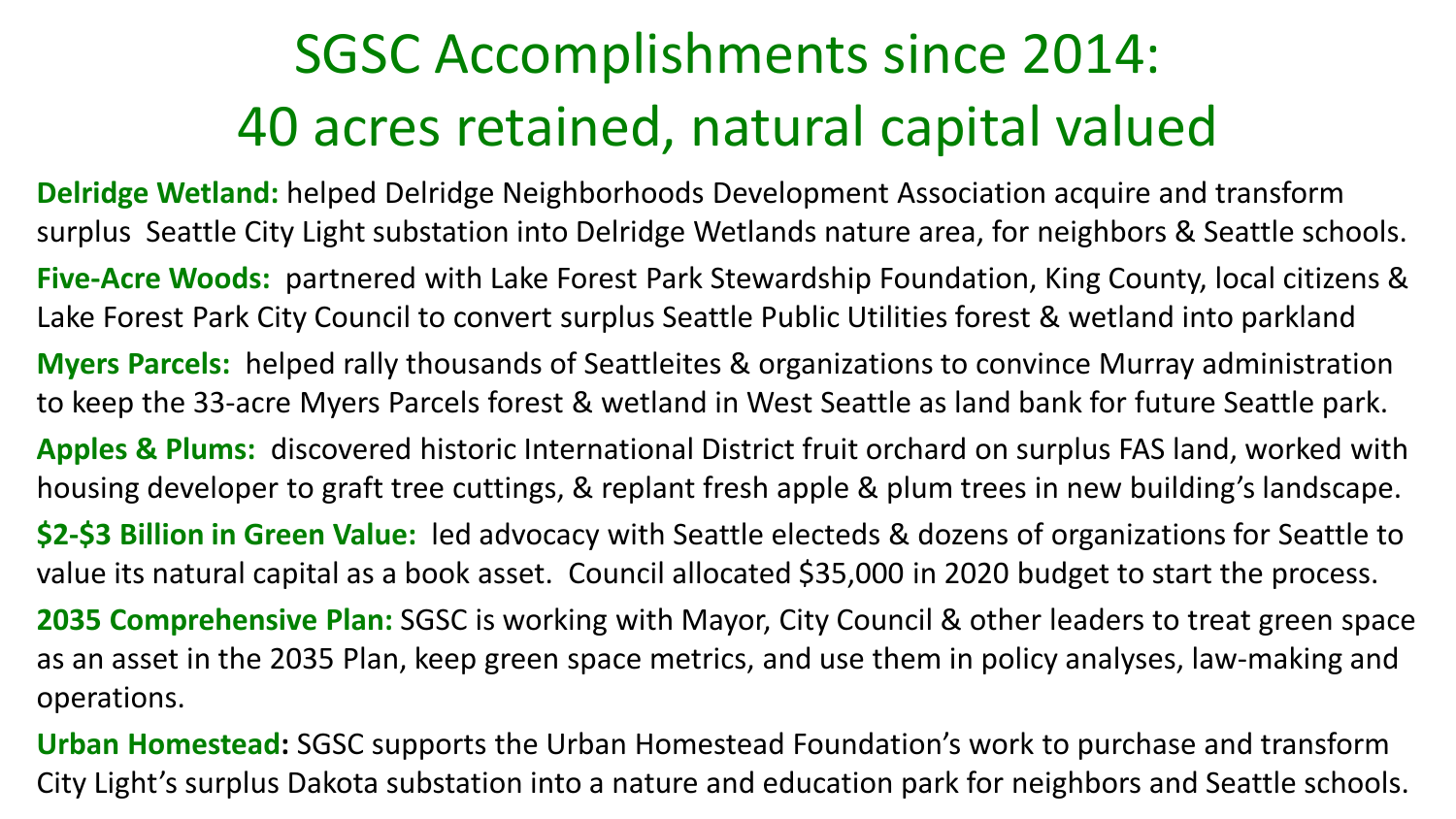## **\$500 million A Year**

#### Seattle Parks' Annual Ecosystem Service Value *(2011 Trust For Public Lands Study)*

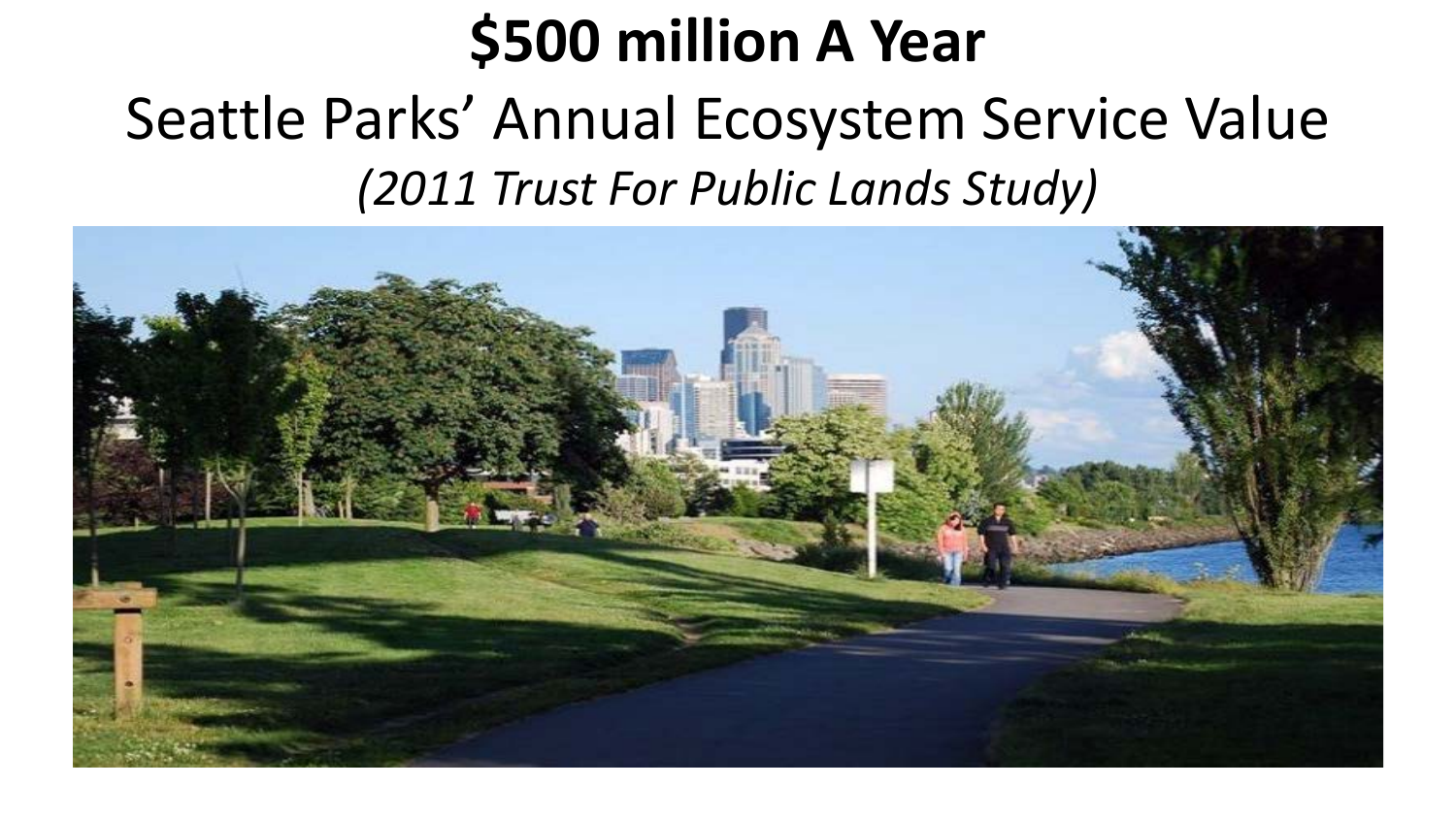#### THE ECONOMIC BENEFITS OF SEATTLE'S PARK AND RECREATION SYSTEM



#### THE TRUST for PUBLIC LAND CONSERVING LAND FOR PEOPLE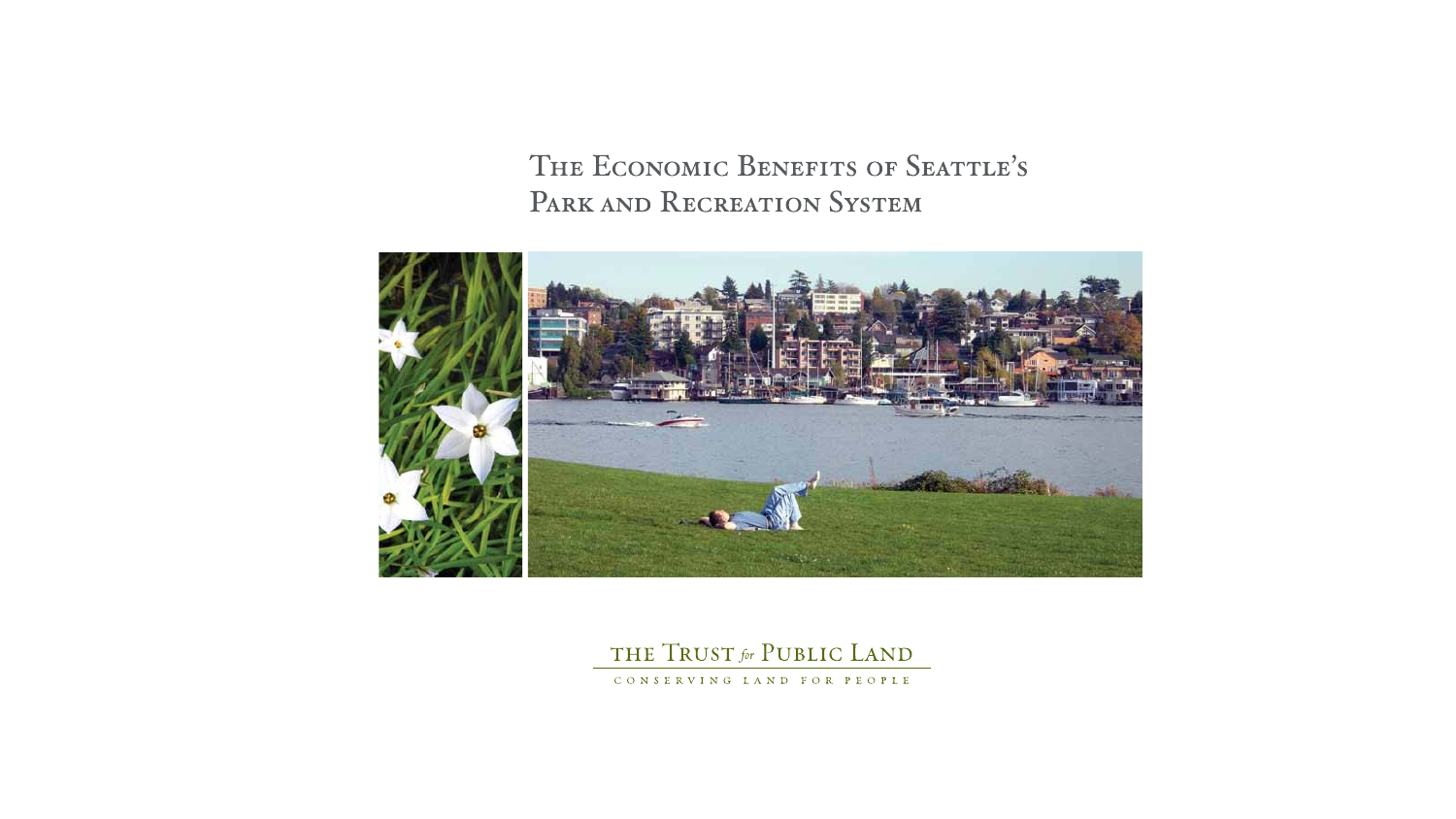## **\$33 trillion: Earth's ecosystem service value** *(Costanza et al. 1997)*

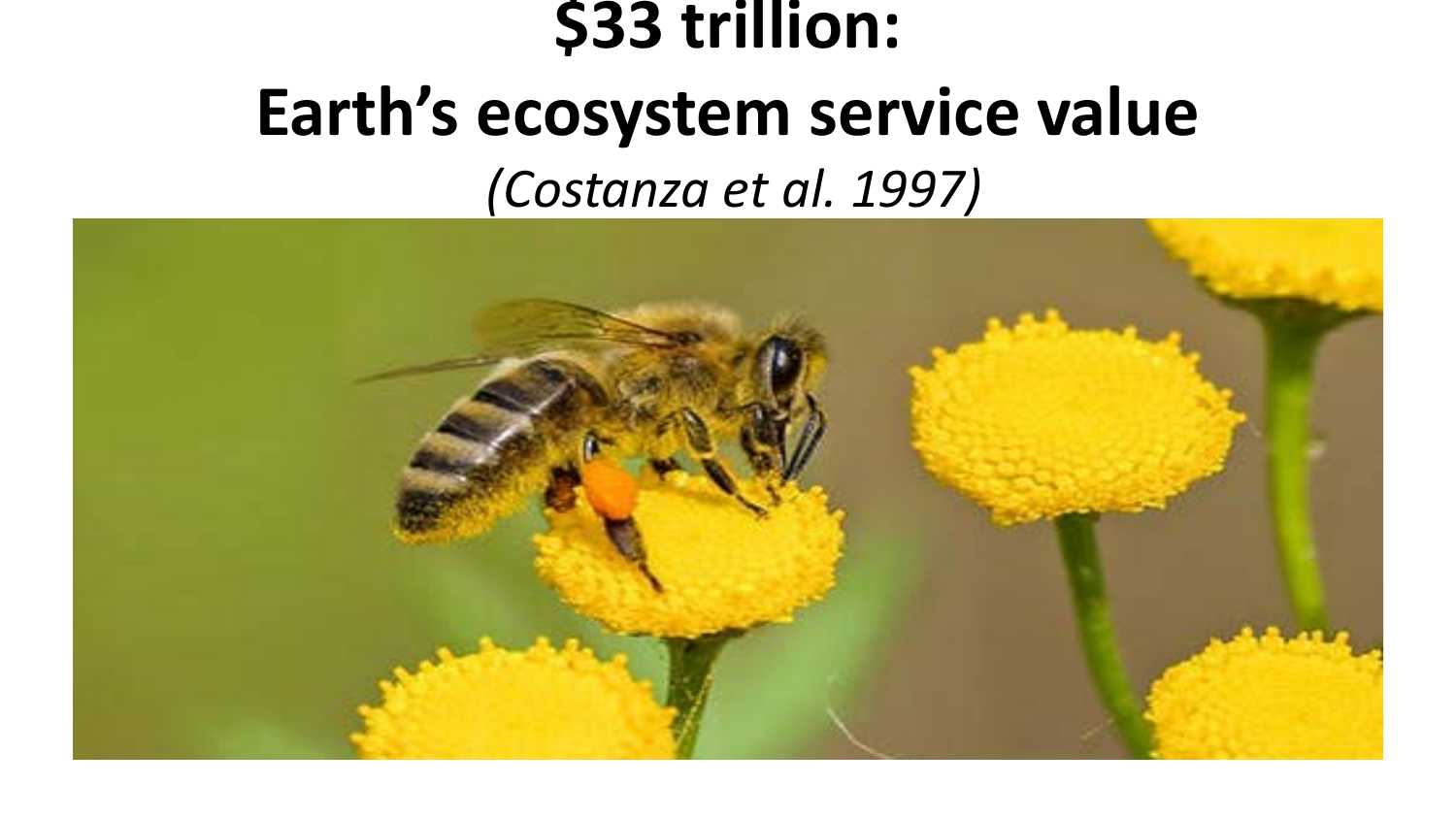# **Cedar River Watershed:** Raw Land, Or Priceless Water Supply Asset?

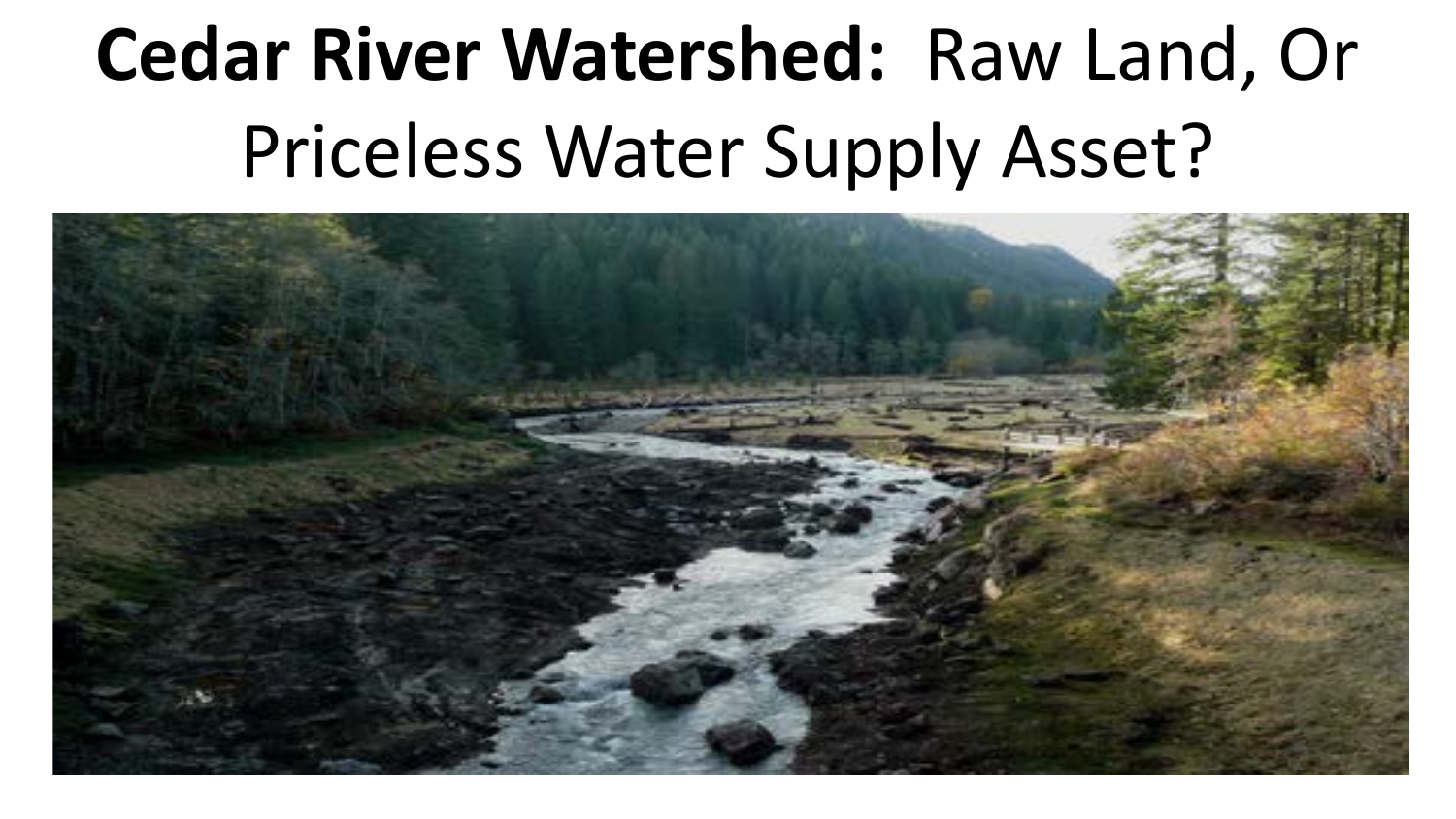# **SGSC STRONGLY SUPPORTS URBAN FORESTRY COMMISSION'S AGENDA**

## **SGSC supports:**

- treating Seattle's natural capital as a book asset
- updating Seattle's outdated Tree Ordinance, and Council Staff, not DCI, writing that ordinance
- centralizing city tree protection & management in Seattle's Office of Sustainability and Environment
- supplementing LIDAR surveys with on-the-ground tree counts by departments, agencies, & volunteers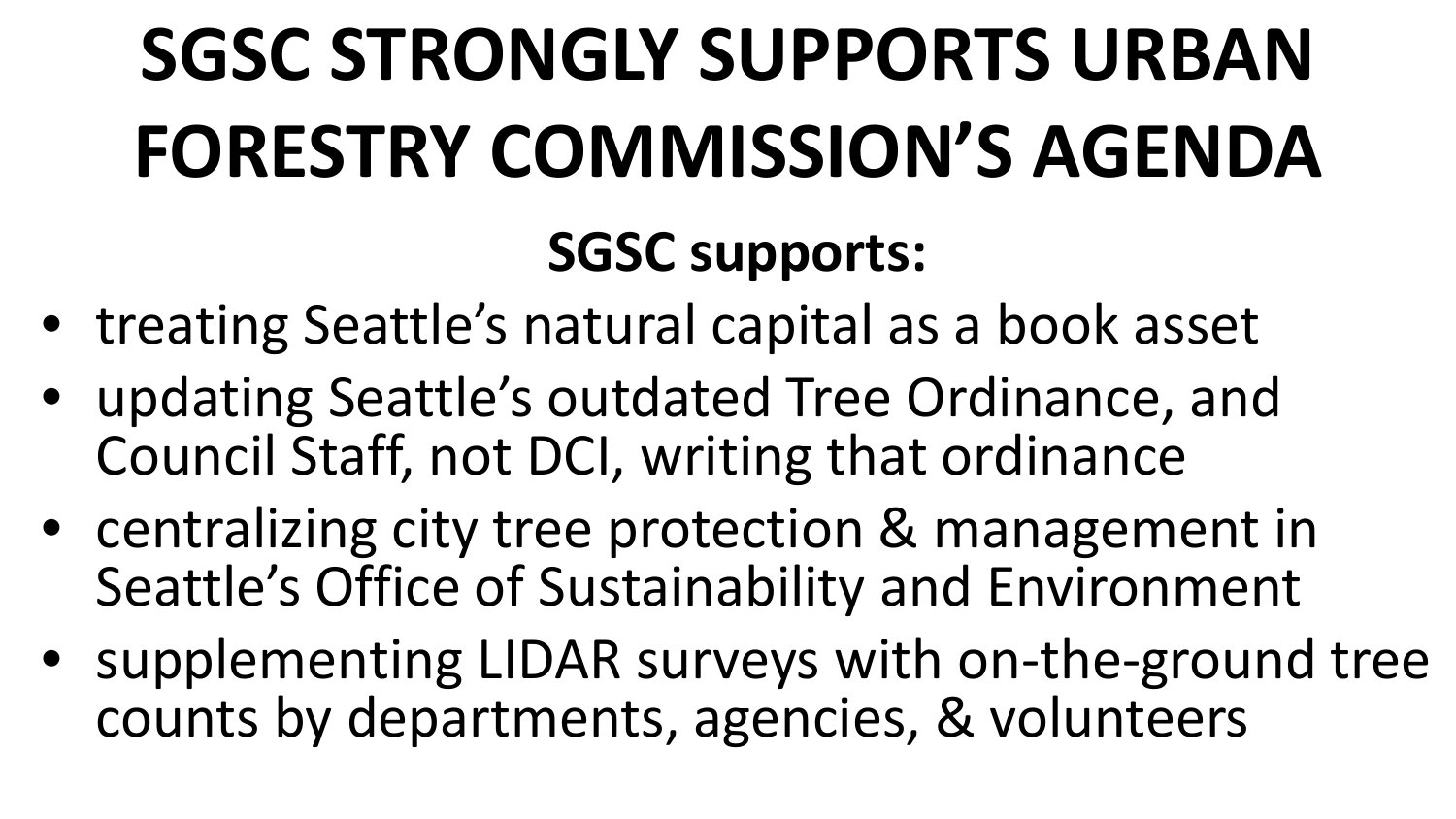# **VALUE STATEMENT**

**"Whereas, Seattle's open and green space are a tangible asset essential to public health, urban resilience, equity and sustainability,** 

**"Therefore the City of Seattle will integrate development within this context, to meet the needs of communities, neighborhoods, and the city."**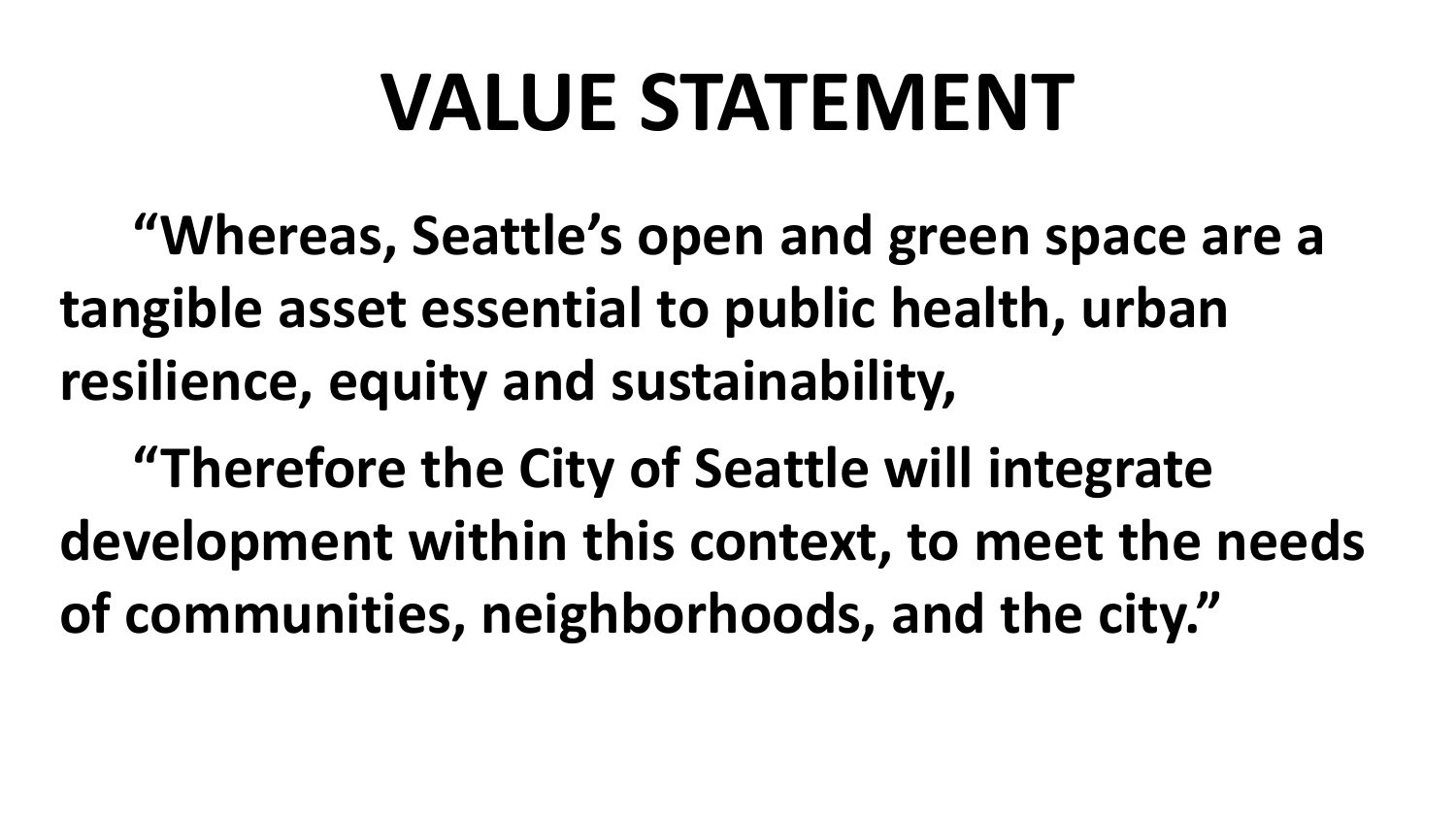#### We know that urban trees & green space saves big on health care costs



Outdoor recreation activities **save Oregon \$1.4 billion annually in health care costs** (*01/07/2019, Oregon Parks & Recreation Department study*)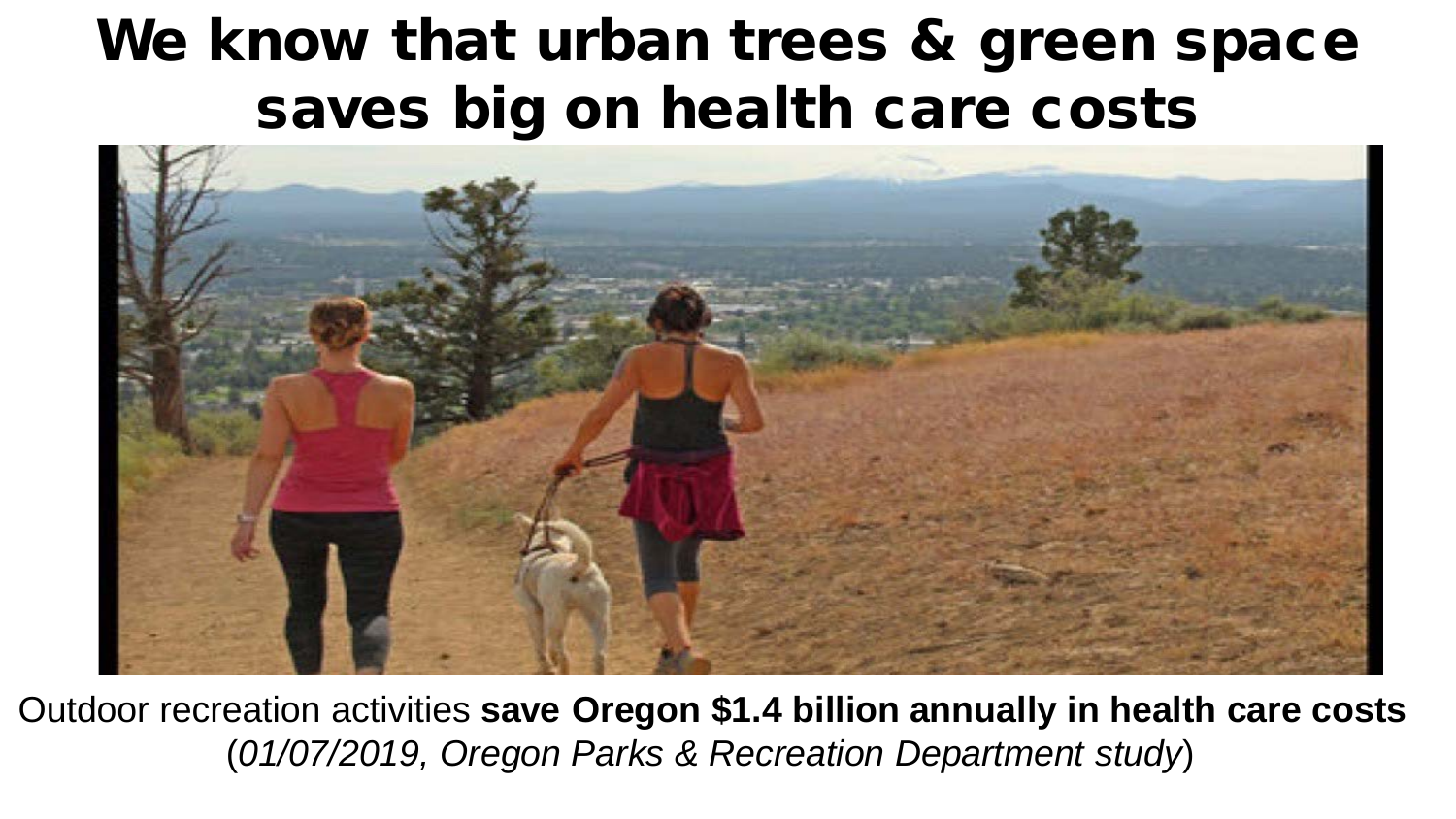*Health Benefits for Oregonians from their Outdoor Recreation Participation in Oregon* calculates how much energy people expend when engaging in outdoor recreation, and what corresponding reduction in costs relate to chronic illnesses such as heart disease, stroke, depression, dementia, diabetes and several cancers.

"The results are consistent across the state: when outdoor recreation is easily accessible, healthcare costs go down," Rosenberger said. "How we design communities and transportation systems contributes to the health of Oregonians."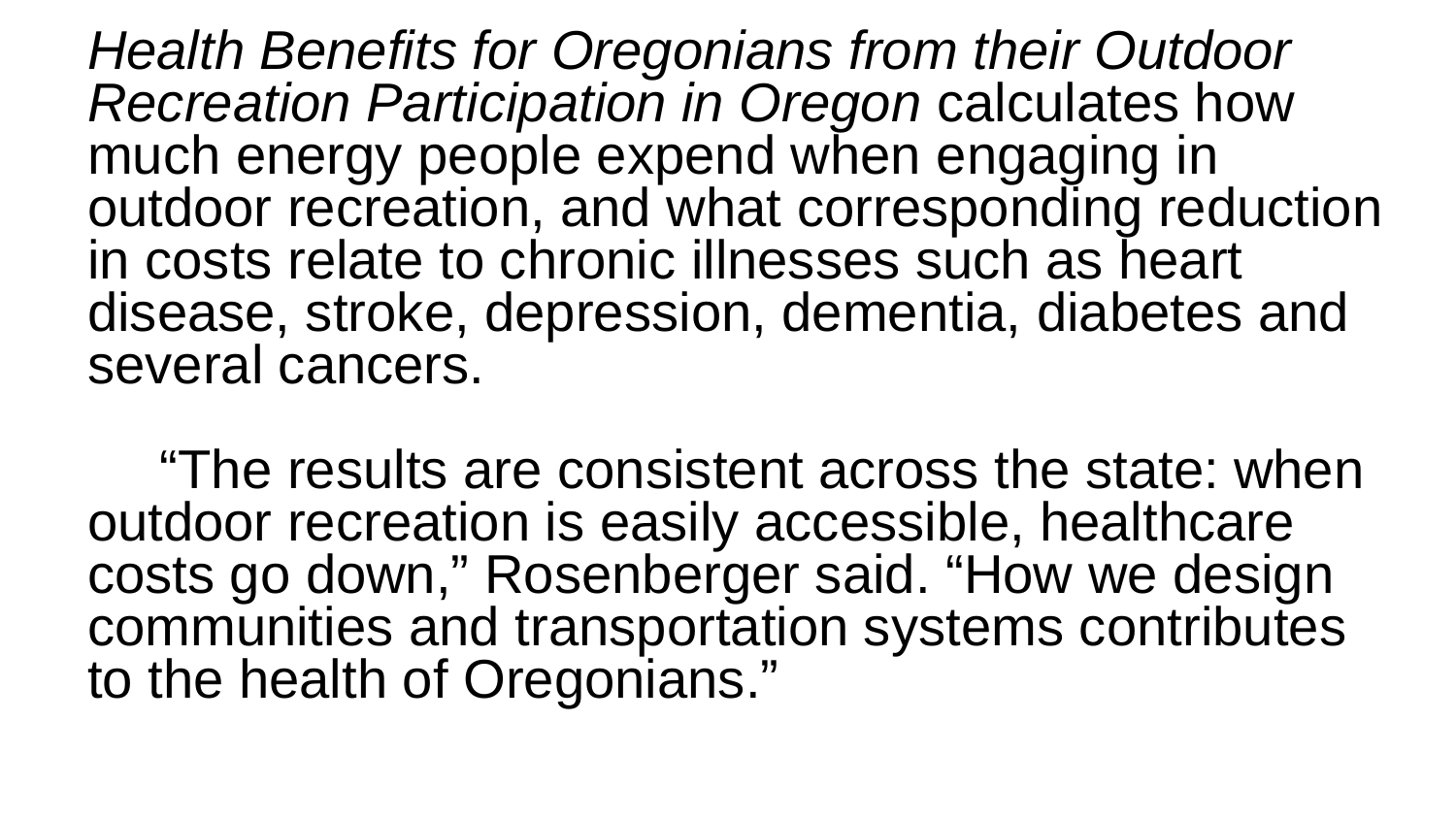## **WA recreation lands: \$218 Billion In Annual Value** (Earth Economics, 2016)

**Economic Analysis of Outdoor Recreation** at Washington's State Parks

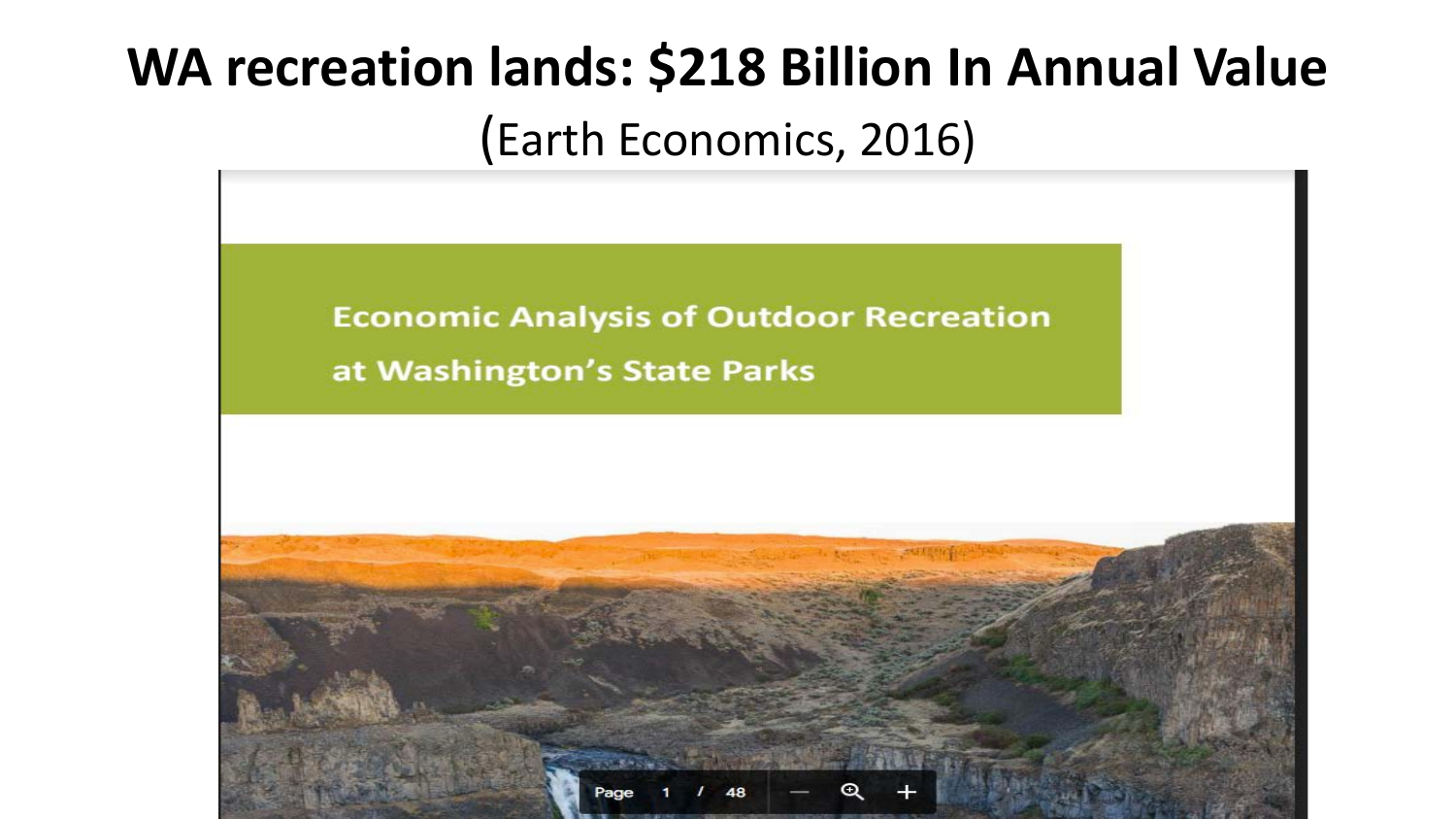#### **GETTING GREEN INFRASTRUCTURE ON THE BOOKS**

A Primer For Water Leaders On How To Debt-finance Distributed Infrastructure Projects And Consumer Rebates. *(Earth Economics, 2018)*

#### **CAN THIS BE DONE WITH TREES AND GREEN SPACES?**